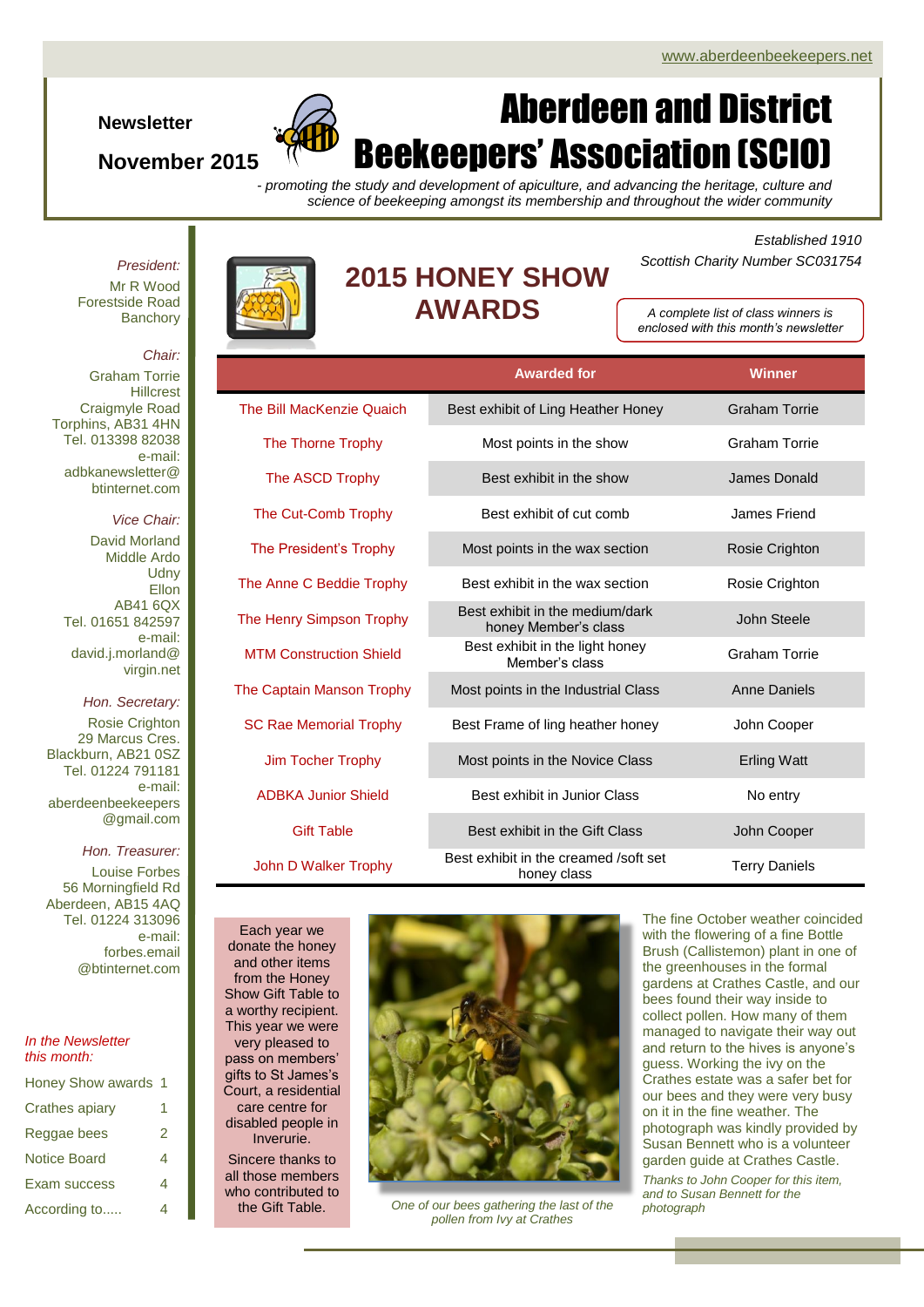## Page 2 of 4 ADBKA Newsletter

# Members' Events Members' Events

## **TALK:**

**BEE BEHAVIOUR - Gavin Ramsey, SBA Bee Health Convener**

Saturday 16 January 2016 at 2.00pm

The Kinellar Community Hall, Fintray Road, Blackburn AB21 0SS

## **TALK:**

## *subject tbc*

**- Nick Balfour**

Saturday 20 February 2016 at 2.00pm

The Kinellar Community Hall, Fintray Road, Blackburn AB21 0SS

Each month, BeeCraft runs a **live beekeeping discussion forum** - a 'Hangout' - on the web. Go to <http://www.bee-craft.com/beekeeping/hangouts/> at 8pm on the following dates to see what it's all about. If you want, you can submit questions in advance - find out how on the web page.

18th November Winter projects - DIY ideas 16th December Relax - Beekeeper to Beekeeper 13th January 2016 Beekeeping with Children

# **DANCES WITH BEES** – WAGGLE TO A REGGAE BEE CALYPSO!

*Part 2 of ADBKA member Philip Barlow's encounter with beekeeping Caribbean style!*

Just as with Beekeeping here in the UK, at Ambois, they are affected by the Varroa mite and Open Mesh floors the norm; which appear to help keep any mite problems at bay. John's assessment being that the hives have not suffered greatly and when they do spot the Varroa mite they make note of count and their treatments seem to keep them under control as part of their Integrated Pest Management (IPM) practice. Perhaps because of the islands isolation he considered that Varroa was not a great problem.

Discussion then focussed on other pests, and John considered that the destructive nature of the Wax Moth was

more of a problem for them if allowed to take hold; vigilance at all times was essential, though he noted this pest rarely took hold in healthy hives. A more frequent threat has been ants attacking hives, however, of late this has lessened.

Other matters that require their regular inspection, mainly on out apiary hives, has been the disruption to hives (and destruction) from roaming farm stock. The island practice of free roaming of farm stock has sometimes ended up with hives being tipped over by cows and pigs as they push past them, despite their prevention measures.

Noticing the bees foraging from the hives, we discussed Forage in some detail. The forage varies throughout the year, as does its contribution to flavour and appearance of the honey. Depending on which part of the island the hives are

sited the honey can range in colour; John likens this (using Scottish brewing references) from 'lager' coloured, to IPA, or to Belhaven/80shilling colours! The hives on the French House estate & on the island in general feed predominately on Coconut, which tend not to have a season, but fruiting trees; Mango, Papaya, Lime, Grapefruit, Apple, all contribute, as do the wild flowers when they can.

However, in recent years the failure of the top fruit and other fruiting trees has been a concern, with loss of blossom and no clear understanding of the reasons for the failure in those seasons. A few years prior, they went through a 'real bad patch' with the effect lasting for about 30 months, where production was cut to less than a third. Nothing seemed to bloom at all during this period, or very little, but now appears on the mend and this downturn is attributed to some sort of unknown global nastiness & climate change.

The issue of forage also drew a sad reflection from John.

Every so often the government decides to 'fog' for mosquitoes, in efforts to control outbreaks of Dengue Fever and more recently Chikungunya. Some years ago fogging process were seen to have very little effect on the larvae of the mosquitoes, as they can last in discarded water bottles in undergrowth or in any container that offers to hold small amounts of stagnant water; landfill sites being commonly prone to the spread of the disease through larvae. In such conditions the larvae can survive for many years until conditions are right then mature into mosquitoes that cause the sickness.

The 'fogging' does kill the mosquitoes, but has no effect on larvae. However, the toxic nature of the 'fogging' chemicals



*Typical forage habitat*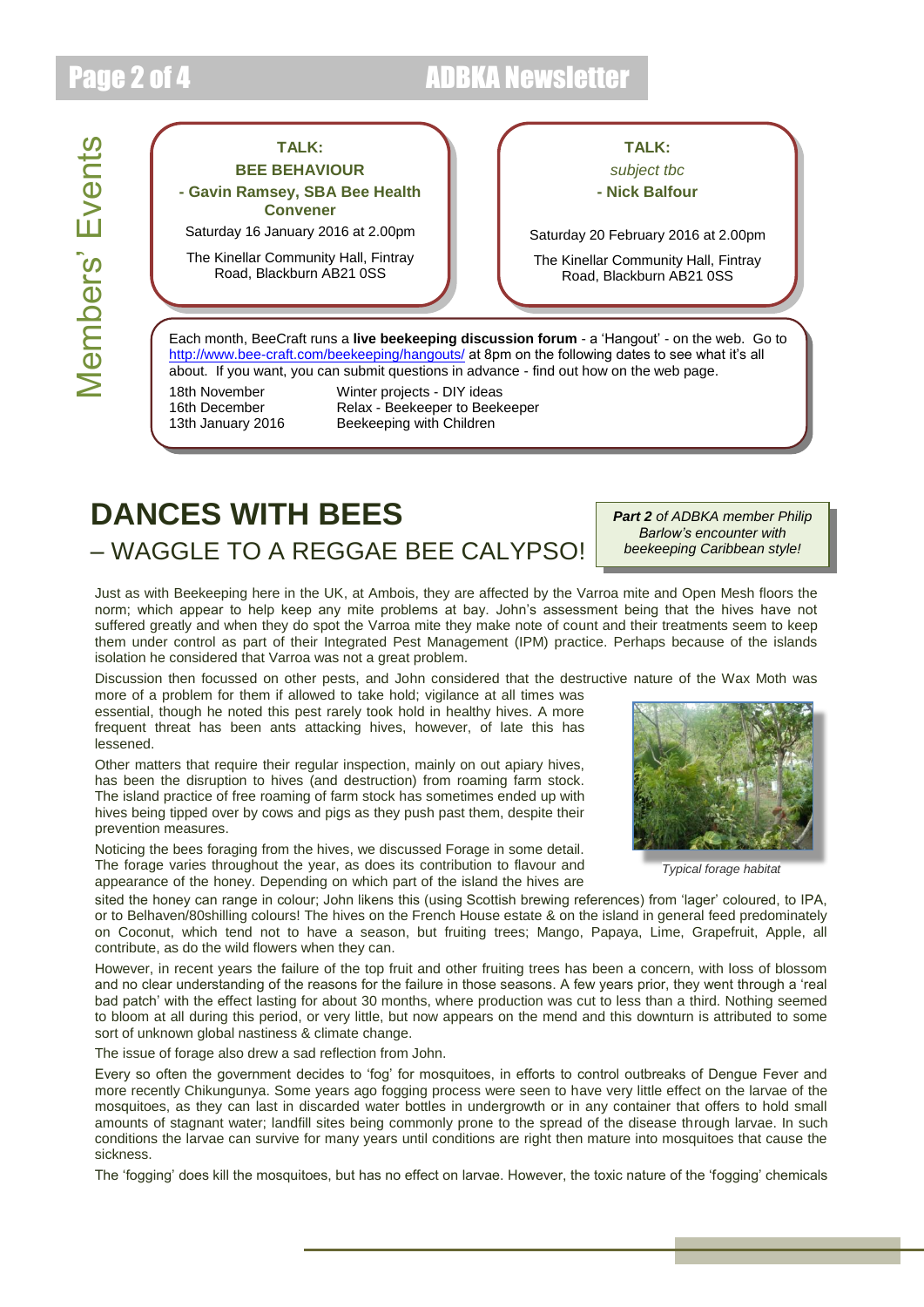## Page 3 of 4 **ADBKA Newsletter**

originally used was seen to harm many species: - a local indigenous bird the 'grackle' was wiped out, along with many spiders, lizards and other natural mosquito controllers and sadly all honey bees on Bequia suffered accidental poisoning, circa late 1970's.

That said, through re-education to prevent accidental poisoning events & greater chemical awareness about these insecticides, and gaining the attention of significant government figures to the disaster; measures have been introduced to curb the 'fogging'. As a consequence, Bee Conservation has drawn on support from several plantation estate owners for a Honeybee Reintroduction Project, bringing benefits to the island, resort owners & to tourism. Estate owners have seen benefits by producing their unique estate bottled honey, which is sold to residents & tourist. Most importantly, in recent years the project, through John's efforts, they have managed to keep officialdom away from spraying & 'fogging' around apiaries, so a repopulation project for the island's honeybees has taken place.

Initially, the Ambois Apiary started repopulation by importing 12 hives from St. Lucia but they showed latent aggressive characteristics, so much so 'you couldn't go near them' and had to be culled. 10 years ago they then imported queens from Hawaii (Kona) which has been very successful and, for the most part, they don't need to suit-up when tending the hives, these are now the predominant strain on Bequia.

Despite the honey drought they went through, as mentioned above, they now see a slight increase in Honey production and now seems fairly consistent. The Apiary logs all honey production and the years work runs to 4-5 harvest periods, (much to the envy I am sure of Scottish & UK beekeepers), with the peak flows around Christmas and a lessening just at the start of the wet season (May or June). The Sugar Reef resort "French House honey", as I tasted, has distinct citrus flavours running through it and dependent on the forage, is more or less intense from bottle to bottle. This year they hope to deliver 1200USgal.compared to their peak of 1600USgal/year previously.



*Labelled honey*

In their brood frames & supers they use plastic foundation dipped in wax and all honey is spun from the frames; honey is their principle product; the volume of honey production and management of the bees takes up most of John's available time, even with assistance from local employed labour as trainee beekeepers. John did emphasise that they get lots of requests for comb honey, but as yet they don't produce wax foundation it is impossible to produce, since that would mean changing to waxed foundation.

St Vincent & The Grenadines Government has a more relax regime for the food labelling of honey, quite different from the UK & EU, and, so long as the labels accurately state the food then, by and large, the label is compliant; the Apiary works with the Ministry of Agriculture on such matters and adjusts labels accordingly.

Occasionally they have to inspect for the presence of African Bee strains; however on some islands the check for, and eradication of, any signs of African Honey Bees (AHB) is a weekly job for apiary managers. All Caribbean ports are monitored for their presence. Swarm traps for these aggressing bees are all at ports as AHB's are a threat to all beekeepers in the Caribbean; most beekeepers consider that once 'they are establish on an island, there is no turning back, they are there for good'. The State Government has port control checks on Bequia and so far this strain has been kept away, with no reported cases.

#### **The Future is Bright**

Beekeeping can be a lone practice, but now there is a growing number of Beekeepers both on the island and on St Vincent. More widely, the Caribbean has established colleges, set up on larger islands, to run courses on beekeeping. With enterprise encouraged, considerable educational activity is established within the island's Ministry of Agriculture to spread the word, this is seen a bolster against unemployment, (running at >30% in St.Vincent), and there are now at least 6 beekeepers on St Vincent.

The Ambois Apiary fits in well with seasonal tourism into the Grenadines and is now a small scale tourist attraction. People coming to Bequia for the honey, to the delight of the Apiary & Tourist Board, this project & enterprise for Bee conservation now appears in guided books and the internet.

Finally, as John reflects on the hefting of his honey supers in the tropical climate, he commented that "at least with this climate I'll never get arthritis", he is also sanguine to judge that whilst it will probably never turn a profit, the project is now locally recognised as the "canary in the coal mine" and one that is very much needed; it does employ people and is enjoyable and the bees never fail to fascinate.

#### Acknowledgements:-

*Grateful thanks to John Whitney for his endurance and patience in answering my many questions, his enthusiasm was a delight to behold;* 

*Also to Emmett Pace, for his encouragement to make contact with John and to showing me around the Sugar Reef Plantation and to his local island knowledge.* 

*To Dan at 'Rastabee' (http://rastabee.com/bequia.html), for his input on local Beekeeping matters and on SVG, this was considerable.*

*Also to the Bequia Island Government & Tourist Board for their support to the re-population project and to Emmett and other entrepreneurs who also saw value in the conservation project to contribute.*

## SBA Honey Harvest Survey

The Scottish Beekeepers' Association is conducting its annual survey of how well or otherwise our bees performed their honey making duties during 2015. A link to the online survey form is included in the November update from SBA North-East Area Representative, Neil Mathieson, circulated with this newsletter.